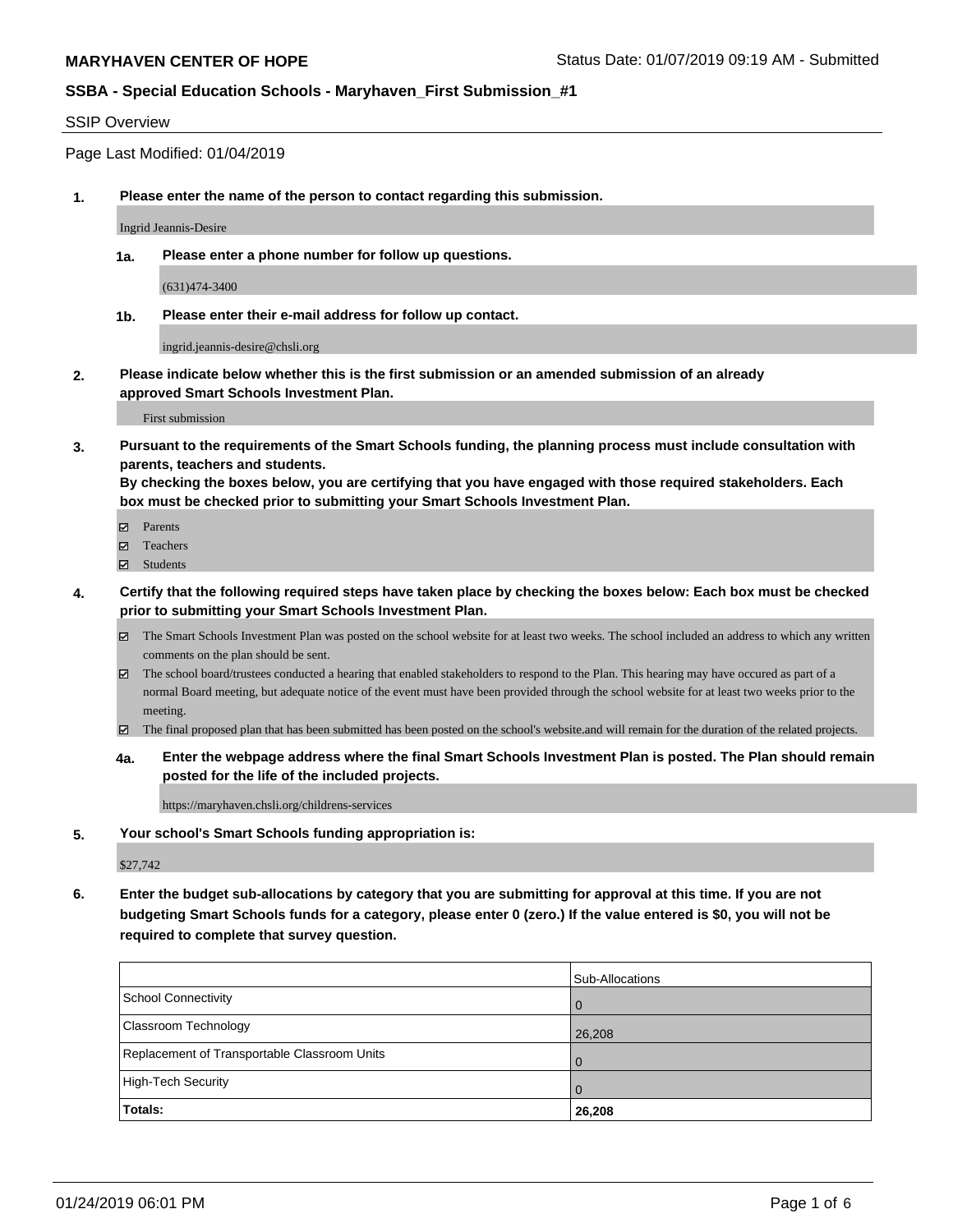School Connectivity

Page Last Modified: 09/25/2018

**1. Describe how you intend to use Smart Schools funds for high-speed broadband and/or wireless connectivity projects in school buildings.**

(No Response)

**2. Describe how the school plans to use digital connectivity and technology to improve teaching and learning.**

(No Response)

**3. Does your School Connectivity project require new construction or substantially altered space and result in capitalized cost in excess of \$100,000?**

(No Response)

**4. If you are submitting an allocation for School Connectivity complete this table.**

**Note that the calculated Total at the bottom of the table must equal the Total allocation for this category that you entered in the SSIP Overview overall budget.** 

|                                            | Sub-Allocation |
|--------------------------------------------|----------------|
| Network/Access Costs                       | (No Response)  |
| <b>Outside Plant Costs</b>                 | (No Response)  |
| School Internal Connections and Components | (No Response)  |
| <b>Professional Services</b>               | (No Response)  |
| Testing                                    | (No Response)  |
| <b>Other Upfront Costs</b>                 | (No Response)  |
| <b>Other Costs</b>                         | (No Response)  |
| Totals:                                    | 0              |

**5. Please detail the type, quantity, per unit cost and total cost of the eligible items under each sub-category. This is especially important for any expenditures listed under the "Other" category. All expenditures must be eligible for tax-exempt financing to be reimbursed with Smart Schools funds. Sufficient detail must be provided so that we can verify this is the case. If you have any questions, please contact us directly through smartschools@nysed.gov. Add rows under each sub-category for additional items, as needed.**

| Select the allowable expenditure | Item to be purchased | Quantity      | Cost per Item | Total Cost    |
|----------------------------------|----------------------|---------------|---------------|---------------|
| type.                            |                      |               |               |               |
| Repeat to add another item under |                      |               |               |               |
| each type.                       |                      |               |               |               |
| (No Response)                    | (No Response)        | (No Response) | (No Response) | (No Response) |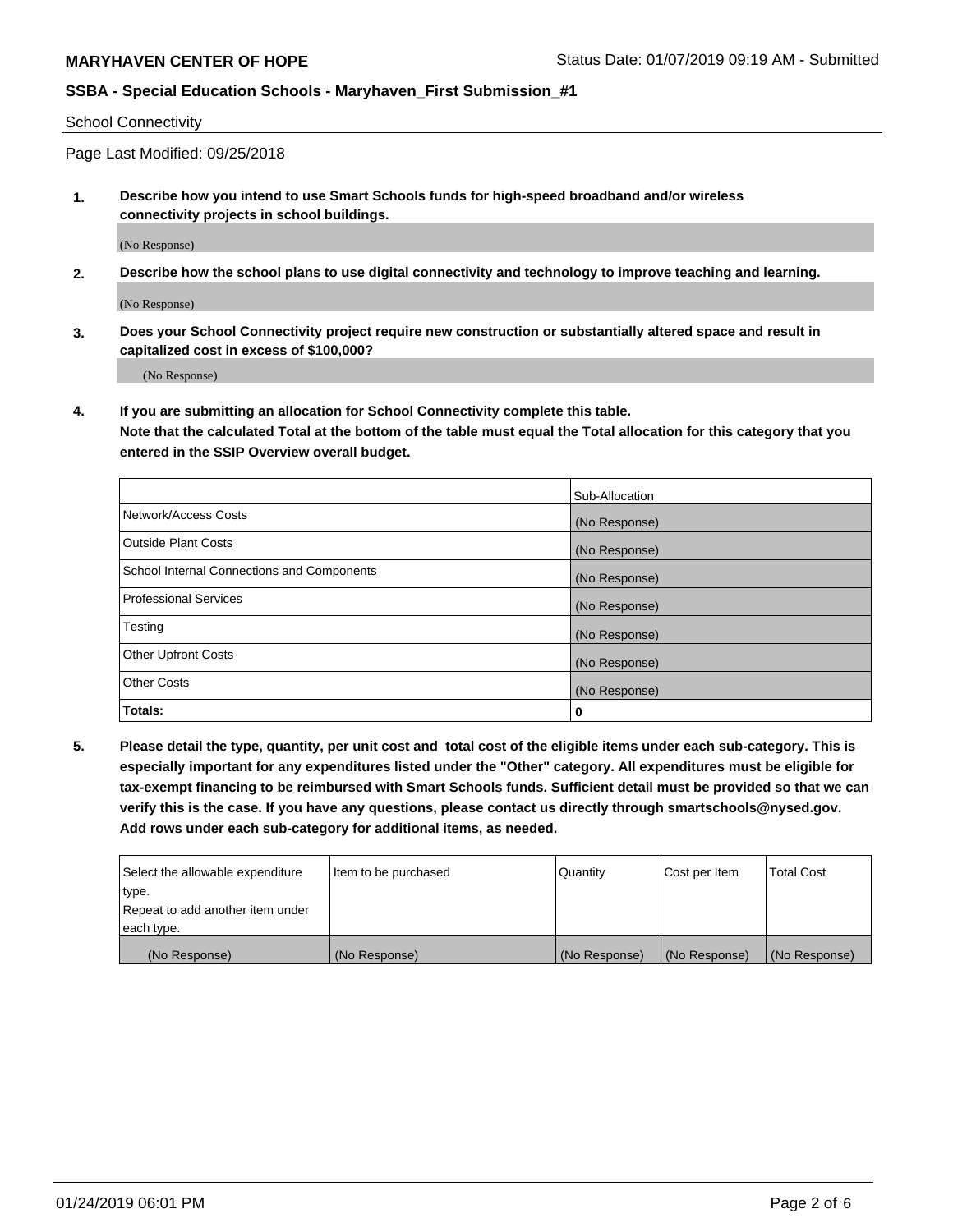Classroom Learning Technology Equipment (Devices)

Page Last Modified: 01/04/2019

**1. Describe the devices you intend to purchase and their compatibility with existing or planned platforms or systems.**

(8) Smartboard 6065 interactive HD flat panel with Smart Learning Suite which are compatible with our school's existing HP6000, HP6200and HP6300 computers.

**2. Describe how the proposed technology purchases will improve teaching and learning inside or outside of the classroom.**

Smart boards help the teachers engage our population who are visual, tactile learners.The smartboards will help our students with autism to improve communication skills through group collaboration. They give educators the ability to present lessons visually and will strengthen and increase a student's participation, learn faster and cope better with activities than with traditional teaching methods.

**3. To ensure the sustainability of technology purchases made with Smart Schools funds, schools must have a plan to maintain and support technology purchases reimbursed with Smart Schools funds. This sustainability plan should support recurring costs of use that are ineligible for Smart Schools funding such as device maintenance, technical support, Internet and wireless fees, maintenance of hotspots, staff professional development, building maintenance and the replacement of incidental items.**

By checking this box, you certify that the school has a sustainability plan as described above.

**4. Schools must ensure that devices purchased with Smart Schools funds will be distributed, prepared for use, maintained and supported appropriately. Schools must maintain detailed device inventories in accordance with generally accepted accounting principles.**

By checking this box, you certify that the school has a distribution and inventory management plan and system in place.

- **5. Schools must contact the SUNY/CUNY teacher preparation program that supplies the largest number of its new teachers to request advice on innovative uses and best practices at the intersection of pedagogy and educational technology.**
	- $\boxtimes$  By checking this box, you certify that you have contacted the SUNY/CUNY teacher preparation program that supplies the largest number of your new teachers to request advice on these issues.
	- **5a. Please enter the name of the SUNY or CUNY Institution that you contacted.**

Stony Brook University

**5b. Enter the primary Institution phone number.**

631-632-7075

**5c. Enter the name of the contact person with whom you consulted and/or will be collaborating with on innovative uses of technology and best practices.**

Linda Padwa, PhD.

**6. If you are submitting an allocation for Classroom Educational Technology, complete this table. Note that the calculated Total at the bottom of the table must equal the Total allocation for this category that you entered in the SSIP Overview overall budget.**

|                          | Sub-Allocation |
|--------------------------|----------------|
| Interactive Whiteboards  | 25,984         |
| <b>Computer Servers</b>  | (No Response)  |
| <b>Desktop Computers</b> | (No Response)  |
| <b>Laptop Computers</b>  | (No Response)  |
| <b>Tablet Computers</b>  | (No Response)  |
| <b>Other Costs</b>       | 224            |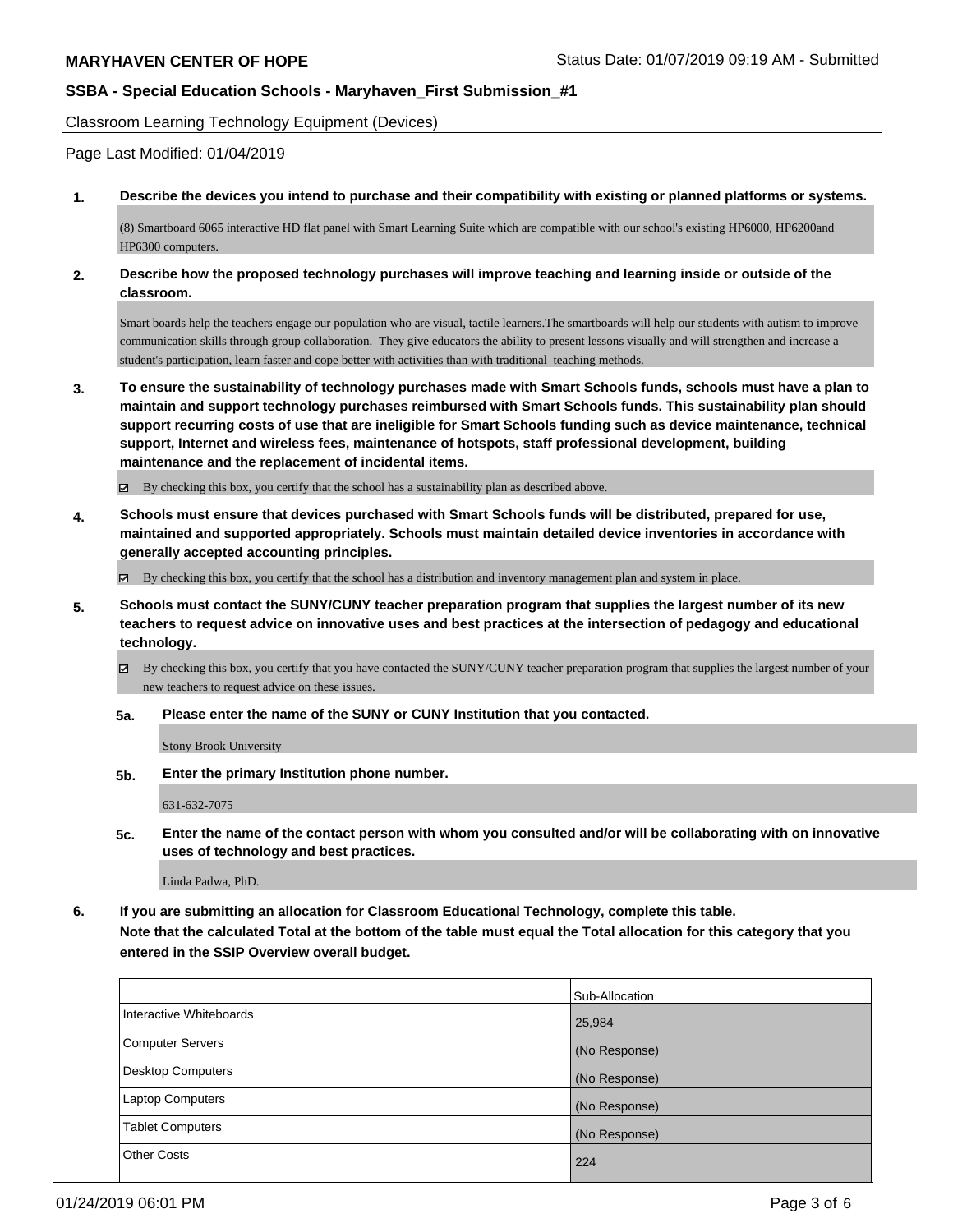Classroom Learning Technology Equipment (Devices)

Page Last Modified: 01/04/2019

|         | ıllo<br>$C_{11}$<br>ation |
|---------|---------------------------|
| Totals: | 26,208                    |

**7. Please detail the type, quantity, per unit cost and total cost of the eligible items under each sub-category. This is especially important for any expenditures listed under the "Other" category. All expenditures must be capital bond eligible to be reimbursed with Smart Schools funds. If you have any questions, please contact us directly through smartschools@nysed.gov.**

**Add rows under each sub-category for additional items, as needed.**

| Select the allowable expenditure | Item to be purchased        | Quantity | Cost per Item | <b>Total Cost</b> |
|----------------------------------|-----------------------------|----------|---------------|-------------------|
| type.                            |                             |          |               |                   |
| Repeat to add another item under |                             |          |               |                   |
| each type.                       |                             |          |               |                   |
| Interactive Whiteboards          | Smartboard 6065 interactive | 8        | 2,999         | 23,992            |
| Interactive Whiteboards          | <b>Wall Display</b>         | 8        | 249           | 1,992             |
| <b>Other Costs</b>               | 5m high speed HDMI cables   | 8        | 28            | 224               |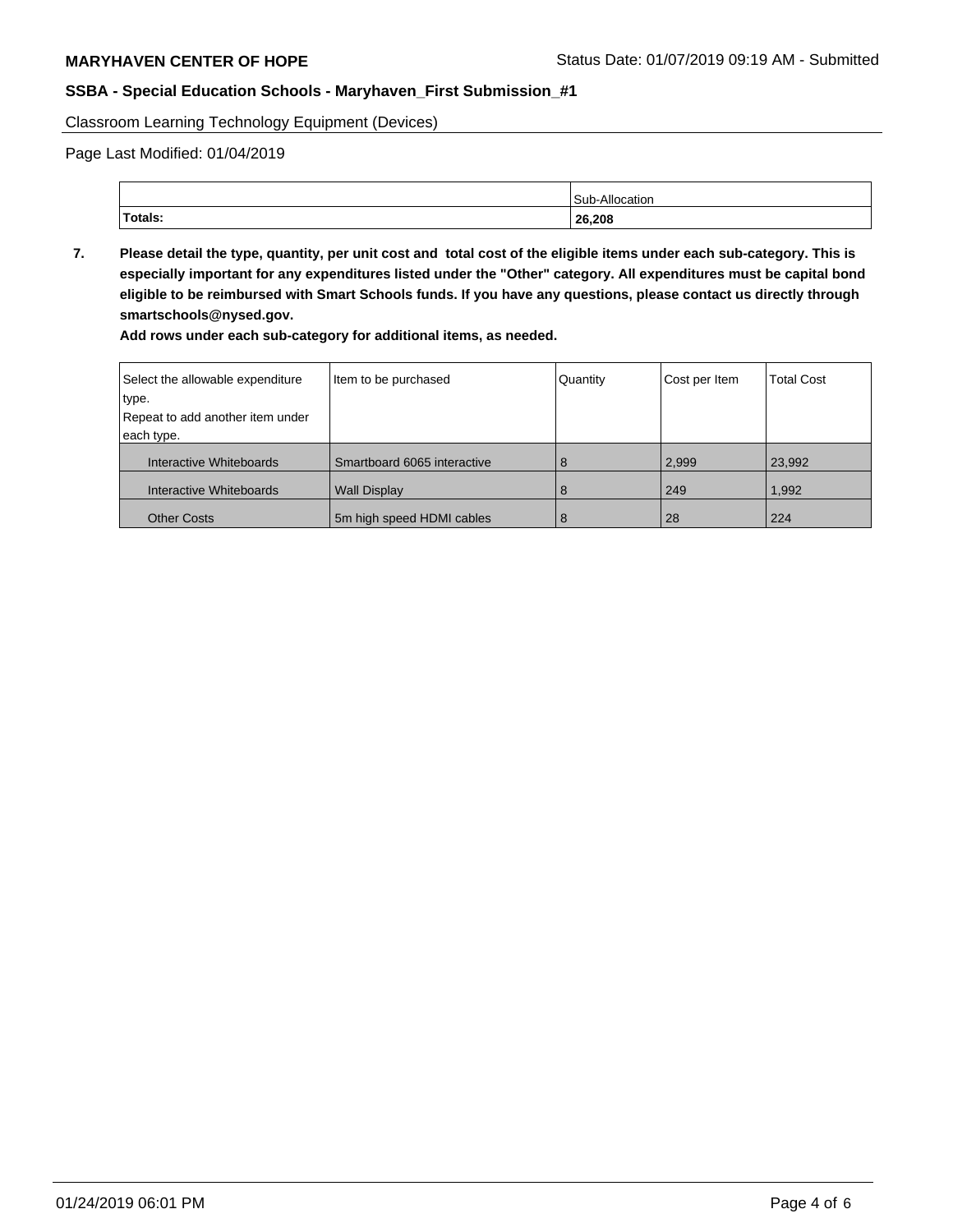Replace/Modernize Transportable Classrooms

Page Last Modified: 09/25/2018

**1. Describe the school's plan to construct, enhance or modernize education facilities to provide high-quality instructional space by replacing transportable classrooms.**

(No Response)

**2. Does your Classroom Trailer project require new construction or substantially altered space and result in capitalized cost in excess of \$100,000?**

(No Response)

**3. If you have made an allocation for Replace Transportable Classrooms, complete this table. Note that the calculated Total at the bottom of the table must equal the Total allocation for this category that you entered in the SSIP Overview overall budget.**

|                                                | Sub-Allocation |
|------------------------------------------------|----------------|
| Construct New Instructional Space              | (No Response)  |
| Enhance/Modernize Existing Instructional Space | (No Response)  |
| Other Costs                                    | (No Response)  |
| Totals:                                        | 0              |

**4. Please detail the type, quantity, per unit cost and total cost of the eligible items under each sub-category. This is especially important for any expenditures listed under the "Other" category. All expenditures must be capital bond eligible to be reimbursed with Smart Schools funds. If you have any questions, please contact us directly through smartschools@nysed.gov.**

**Add rows under each sub-category for additional items, as needed.**

| Select the allowable expenditure | Item to be purchased | Quantity      | Cost per Item | <b>Total Cost</b> |
|----------------------------------|----------------------|---------------|---------------|-------------------|
| type.                            |                      |               |               |                   |
| Repeat to add another item under |                      |               |               |                   |
| each type.                       |                      |               |               |                   |
| (No Response)                    | (No Response)        | (No Response) | (No Response) | (No Response)     |